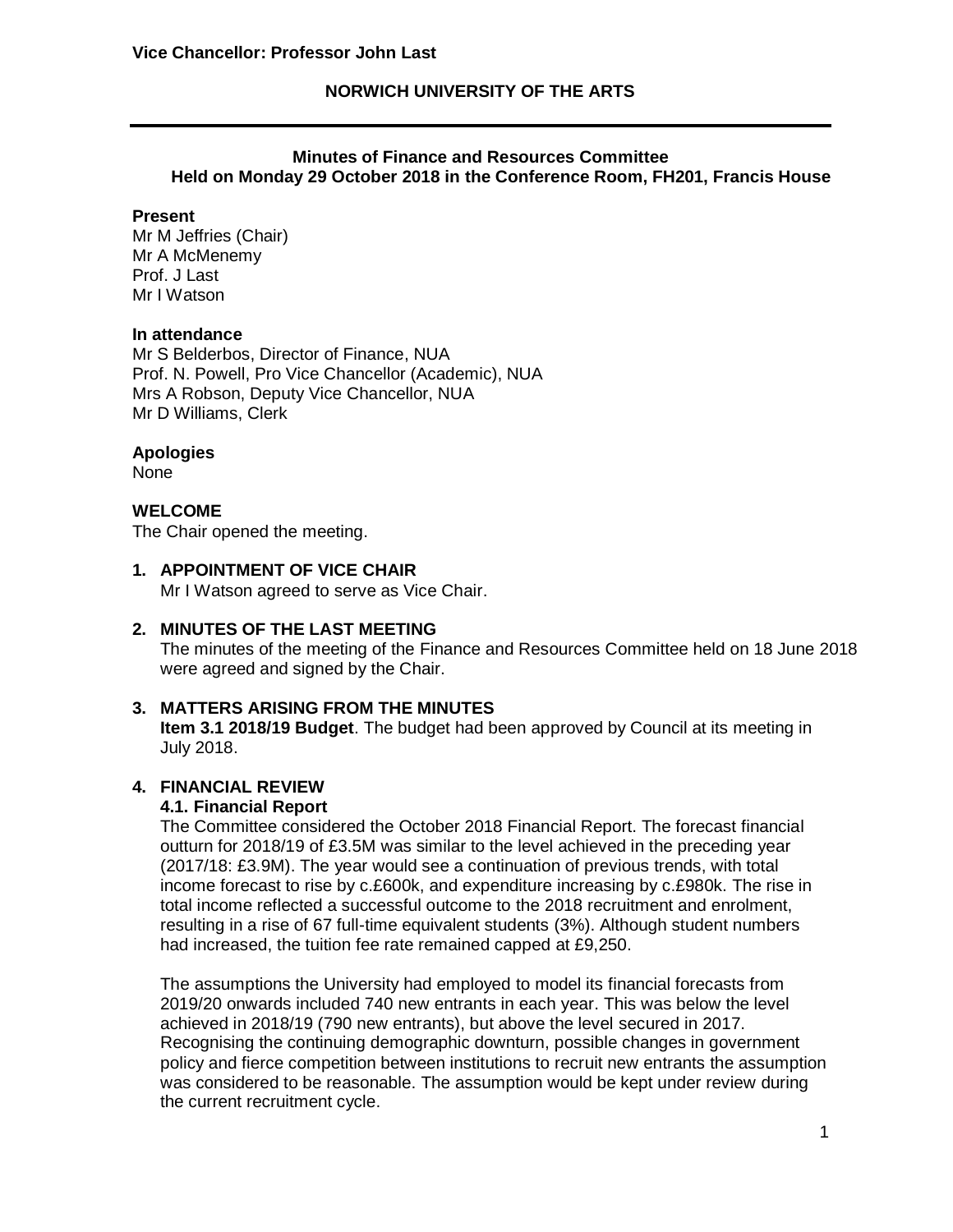## **NORWICH UNIVERSITY OF THE ARTS**

The financial forecasts also incorporated assumptions about the impact of BREXIT and the University's ability to attract European Union (EU) students, and the recruitment of international students.

Collectively, the University believed the assumptions employed to model its financial forecasts were in-line with the approach it had used in previous years, and achieved an appropriate balance between being overly pessimistic or optimistic.

The University had revised its policy towards student bursaries. Previously, the University had been an outlier amongst providers in distributing cash bursaries. Research had indicated that such bursaries were ineffective in achieving their aims of improving access and participation. The Office for Fair Access (OFFA) had sought to discourage the University in using this approach. The revised approach offered more practical support to students (e.g. help with course materials, field trips), and was less costly to the institution. Given the time lag involved, the full financial impact of the revised approach would take 3 years to be achieved.

Staff costs, including pensions, continued to rise. These would continue to exert pressure on the staff base, and the need to look carefully at business cases for all staffing appointments, including filling posts where staff had left the institution's employment.

Planned capital expenditure on Duke Street would result in a cash outflow in 2018/19 and 2019/20, followed by a small cash inflow in 2020/21. Despite fully funding the development on Duke Street from internal resources, at their minimum the University's cash reserves would be £22.4M in 2019/20. Cash reserves would rise to £25.7M at the end of the forecast period (2022/23).

Over the forecast period, tangible fixed assets would rise from £25.4M (2018/19) to £36.9M (2022/23),

## **5. OfS Funding**

### **5.1. Funding for academic year 2019-20**

The Committee noted the report on OfS funding for 2019-20.

## **6. ESTATES**

#### **6.1. Estates Development**

The University had completed on the purchase of the Duke Street site from Norwich City Council during September and had commenced the process of seeking planning approval to develop the site.

The committee received a copy of the Design and Access Statement, which had been prepared by Hudson, the University's architects for the Duke Street development.

By previously entering into pre-planning, the University had sought views on its proposals, enabling it to incorporate relevant feedback into its plans. Comments and support were received from external bodies, including the Norwich Society.